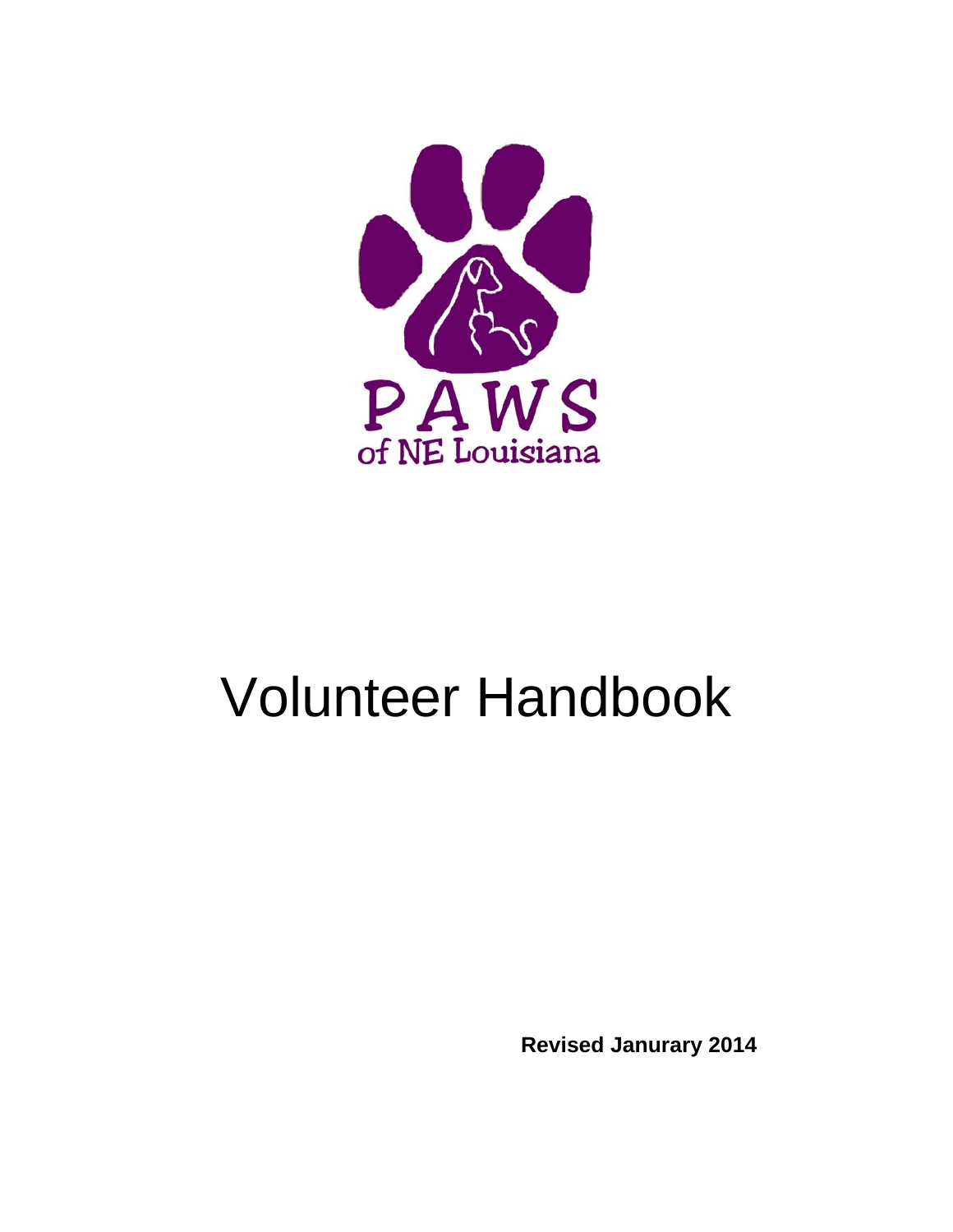# **Introduction**

Welcome to PAWS of NE Louisiana, Inc. (PAWS). We are proud to have you join our team! This handbook contains information to help you learn about us and will serve as your guide as you begin your volunteer work with us. Feel free to ask questions! We believe all questions are important, so please do not hesitate to ask.

# **Mission Statement**

To reduce and aid the population of unwanted and lost companion animals in our community and to support and encourage the positive interaction between pets and people.

# **History of PAWS of NE Louisiana**

PAWS is a nonprofit 501c3 organization that has been serving the Northeast Louisiana area since 2003. PAWS is not a branch or division of a national agency. It was founded by local residents who realized the problems that our community faced regarding animal welfare. Since its inception, PAWS has grown and flourished thanks to our volunteers, members and supporters. We do not receive tax funding. Donations, fundraisers and grants are our chief sources of income. We are an all-volunteer organization that is guided by a volunteer board of directors. We do not have a physical location, we do not have paid employees and we are not a shelter. We are an organization that provides services to our community through our many programs.

**Phone:** (318)397-0007 **Address:** P. O. Box 15432 Monroe, LA 71207 **Website:** www.pawsnela.org **Email:** pawsnela@yahoo.com

#### **2014 Board of Directors:**

President – Jo Traylor Vice President– Nina Bennett & Grants Acquistions Secretary- Christy Whitaker Treasurer – Christy Primm Spay/Neuter Director – Samantha Luttrell Shelter Animal Rescue Director- Jennifer Pesnell Marketing Director – Julie Lewis Membership Coordinator- Staci Choate Newly inducted- Adam Rowan & Jessica Peel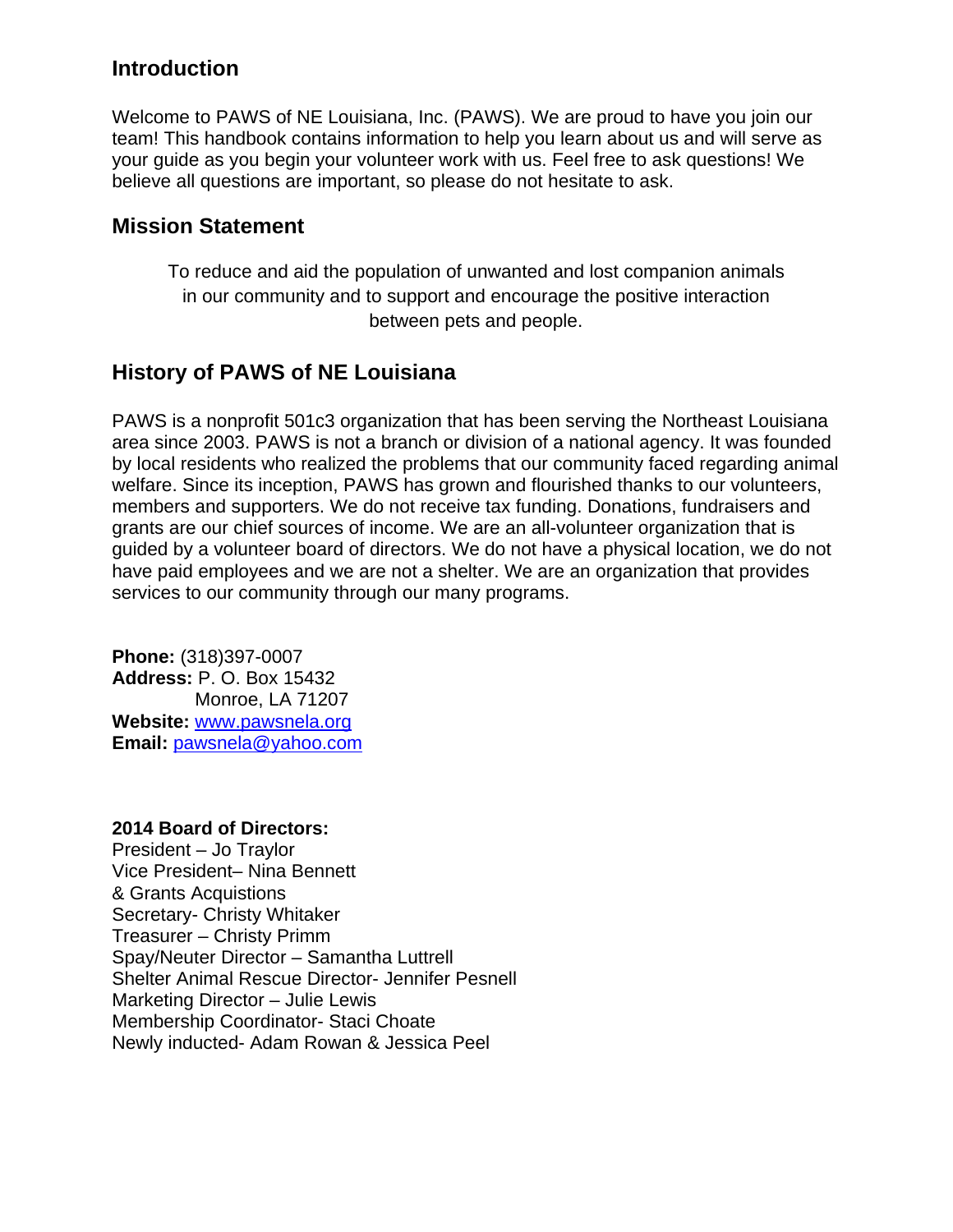The following pages will describe our programs and volunteer opportunities so that when someone in the community asks you about PAWS, you will be armed with the information you need to help educate the public and encourage volunteerism. See Appendix A for the most Frequently Asked Questions about PAWS.

# Services and Programs

- · **Spay/Neuter Program** A major part of our mission is to reduce the pet overpopulation in our community. To help accomplish this, we offer spay/neuter assistance to low income pet owners. In 2009, we expanded on this idea by making plans to build our own low cost spay/neuter facility. PAWS of NE Louisiana Spay Neuter Services, Inc. will be coming soon.
- · **Animal Shelter Rescue Program** Local shelters are overrun with unwanted animals all year round. We work with the Ouachita Parish Animal Shelter to relocate dogs and cats and get them placed into rescues around the country. Another way that we are able to assist shelter animals is by taking them to monthly offsite adoptions. By getting the dogs and cats out of the shelter and into the public, more people are introduced to the prospect of pet adoption.
- **Pet Therapy Program** Volunteers and their certified therapy dogs make monthly visits to retirement homes, hospitals, libraries and schools. They are able to enrich the lives of those who may not get the opportunity to otherwise interact with pets. Humane education is another service they provide to encourage responsible pet ownership.
- · **Tag Your Pet Program** Once a month we provide a free pet id tag to pet owners at our offsite adoptions. Additional tags are sold for only \$2.00. Tags are also sold at the Ouachita Parish Animal Shelter throughout the week. We offer these free and low cost tags because 95% of pets who get lost will never find their way home because they are not wearing any form of identification.
- **Membership Program** Members are an integral part of our organization. When you become a member, you are showing that you support our efforts to make a difference in our community. You can even sign up your pet as a member! Join as a member today by visiting our website or requesting a membership form via email or at one of our events.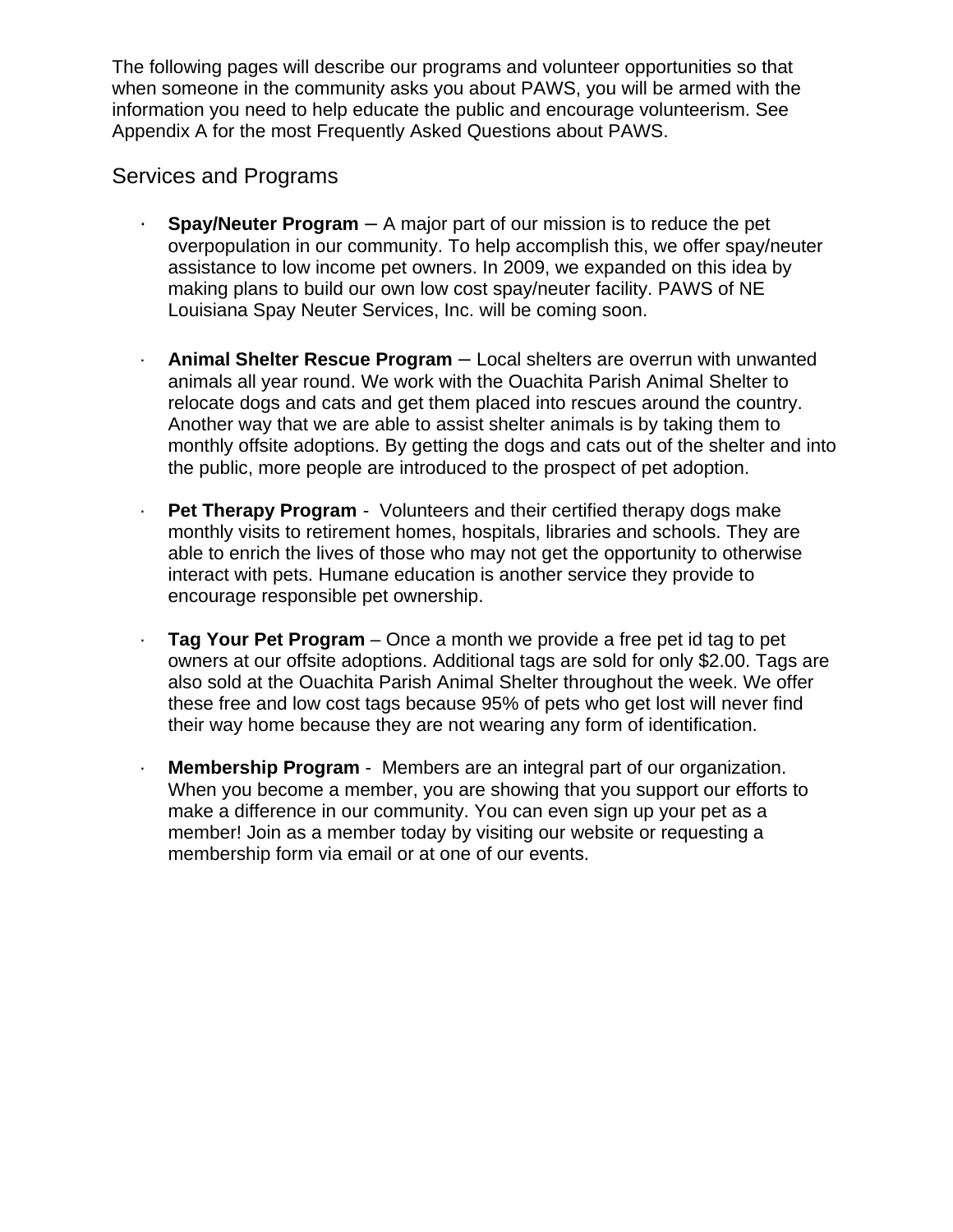# Volunteer Opportunities

- · **Offsite Adoption Assistant** Help at offsite adoptions by bathing shelter dogs, transporting animals to and from the shelter, handling an animal during the offsite or making pet id tags. See Appendix B for our Offsite Adoption Guidelines.
- · **Foster Parent** Foster a shelter dog or cat in your home while we are waiting to get them placed into a rescue or while they are recovering from a medical procedure such as spaying/neutering or heartworm treatment. See Appendix C for our Foster Home Guidelines.
- **Rescue Transporter** Help transport a shelter dog or cat to a rescue. Once we bring a dog or cat into our rescue program, we've got to get them to the rescue. This usually consists of driving a 2 hour leg of the transport to either Shreveport or Jackson, MS.
- · **Pet Therapy Team** Have your pet certified as a Therapy Pet and make visits to hospitals, retirement homes, etc. as a part of our Pet Therapy Program. Dogs must know basic obedience but you can also certify cats, bunnies, goats, etc.
- · **Fundraising Events** Volunteer at one of the fundraisers that we hold throughout the year such as our Krewe of PAWS Mardi Gras Pet Parade.
- **Information Table Events** We are asked to attend events throughout the year but we can't attend them all due to time restrictions of our board members. Our most knowledgeable volunteers can help by attending these events on our behalf to provide information about PAWS to the public.
- · **Hold your own Fundraiser** If you are a go-getter, help us by holding your very own fundraiser such as a garage sale, bake sale, collecting change at businesses or schools, etc. We have to approve the idea first, but we are open to almost anything!

# Guidelines for Volunteers

·

- · Be polite and helpful at all times
- · Treat animals, members and other volunteers with courtesy and respect
- · Wear the provided name tag when volunteering at events
- · Dress comfortably and appropriately for all events
- · Volunteers under the age of 16 must be accompanied by an adult
- · Accept the decisions of board members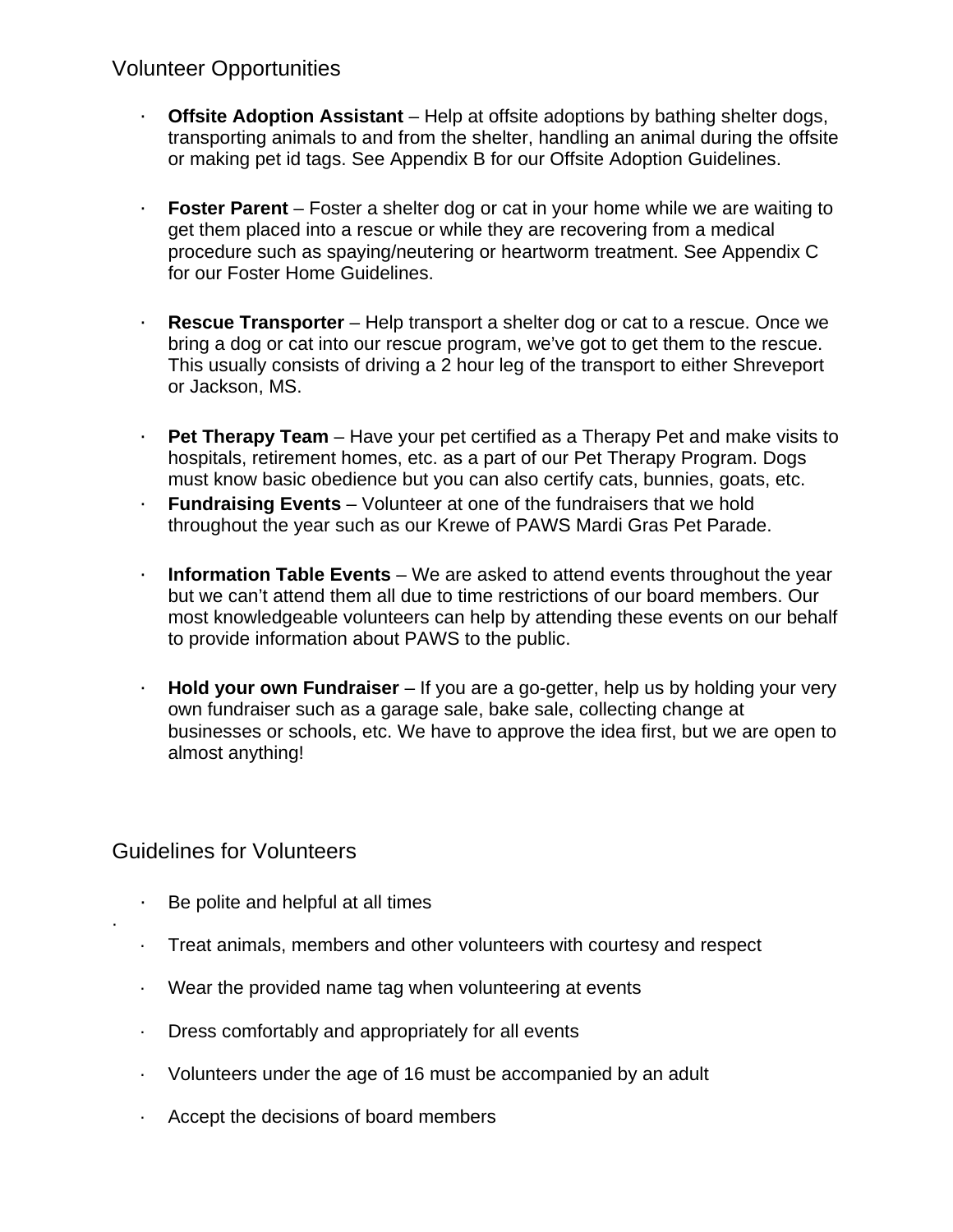The job of an animal welfare volunteer is often charged with emotion and personal opinions. When you volunteer at a PAWS event, please keep in mind that you are representing PAWS and be mindful of your personal opinions.

Please give advanced notice if you volunteer for an event and then are unable to attend.

\$ When at a PAWS event, volunteers should adhere to our mission which is to address pet overpopulation through adoptions and spay/neuter. Those wishing to pursue breeding issues with guests and fellow members must do so outside PAWS events.

\$ Please direct comments and questions to the volunteer coordinator or a Board of Director. Your feedback helps the organization grow. We want you to be proud of the organization to which you dedicate your time and effort.

# How To Become a Volunteer

 In this day and age, we rely more and more on the internet and email for the work that we do in animal welfare. We keep in touch with our volunteers via email. If you are interested in becoming a volunteer, contact us at pawsnela@yahoo.com or during one of our events. We will provide you with a volunteer form to fill out and we will add you to our email address book. Volunteer opportunities are sent out via email when we have the need for volunteers as well as when we have event announcements which includes our newsletter, *The Pet Scoop.* You will then be on your way to volunteering with PAWS!

 To see the most current information about the organization of PAWS and its programs, visit the website, www.pawsnela.org.

 By signing below, I acknowledge that I have received the volunteer handbook and I hereby release PAWS of NE Louisiana and its members from any and all claims that I may have as a result of my volunteer work.

| Signature         |                 | Date |  |
|-------------------|-----------------|------|--|
| <b>Print Name</b> |                 |      |  |
| Parent/Guardian   |                 | Date |  |
|                   | (if applicable) |      |  |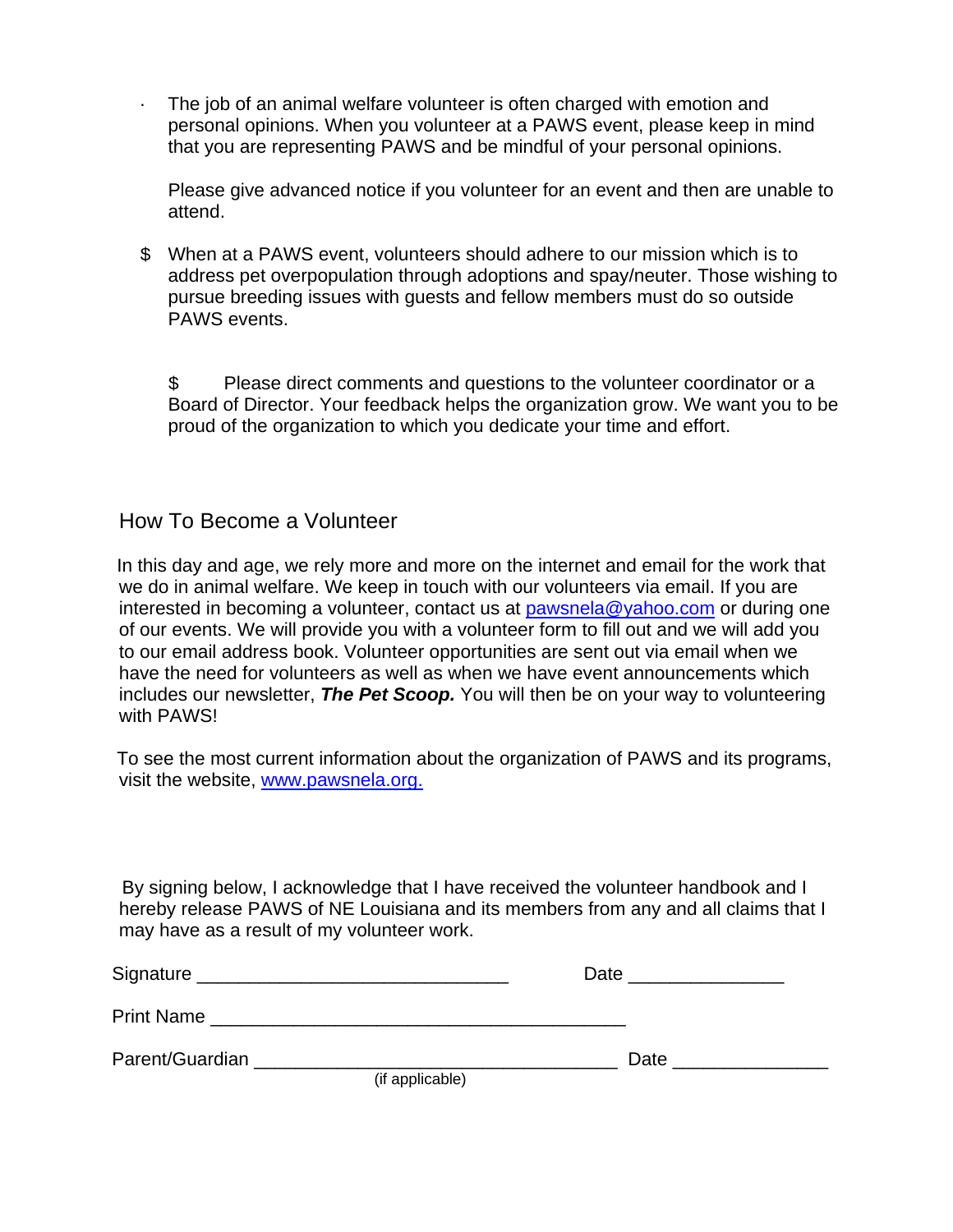# **Thanks for your interest in volunteering with PAWS!**

*With YOUR help, together we will make Northeast Louisiana a better community for our animal companions!* 

# **Appendix A**

**FAQ's** 

#### **1) What does PAWS do?**

We provide the following services through our programs:

Spay/neuter assistance to low-income pet owners Animal Shelter Rescue Free or low cost pet id tags at monthly Tag Days Pet therapy visits to retirement homes/hospitals/library Humane Education through local schools

#### **2) How do I receive low-income spay/neuter assistance?**

Fill out a spay/neuter application and return it to us to see if you qualify for our program. Once we receive your application we will determine if you qualify as a low income applicant. If you do, we will send you an authorization form to have your pet spayed or neutered by a local vet. If you are feeding feral (wild) cats and need assistance, we can only offer services for tame owned pets at this time.

#### **3) My pet needs medical treatment and I can't afford to pay for it. Can PAWS help?**

We are only able to provide assistance for spaying and neutering your pet. If your pet needs help for another medical issue, please contact ORVAL (Ouachita River Valley Animal League) at 323-4989 and they may be able to help you.

#### **4) How can I get a free pet id tag for my pet?**

You can attend one of our Tag Days which are held on the last Saturday of each month at Petco in Monroe from 12:00-4:00. The 1<sup>st</sup> tag is free and each additional tag is \$2.00 each. If you'd like a tag sooner or can't make it to the next Tag Day, you can stop by the Ouachita

Parish Animal Shelter at 417 Well Road in West Monroe where we keep a tag machine. You can purchase tags there for \$2.00 each.

#### **5) What is pet therapy?**

This is where volunteers take their personal certified therapy dogs on visits to retirement homes and hospitals where they visit with residents. We also visit the library with the dogs for a reading program that allows children to read to the dogs. The therapy teams are also involved with our Humane Education program where we visit local schools with the therapy dogs to talk with the students about responsible pet ownership.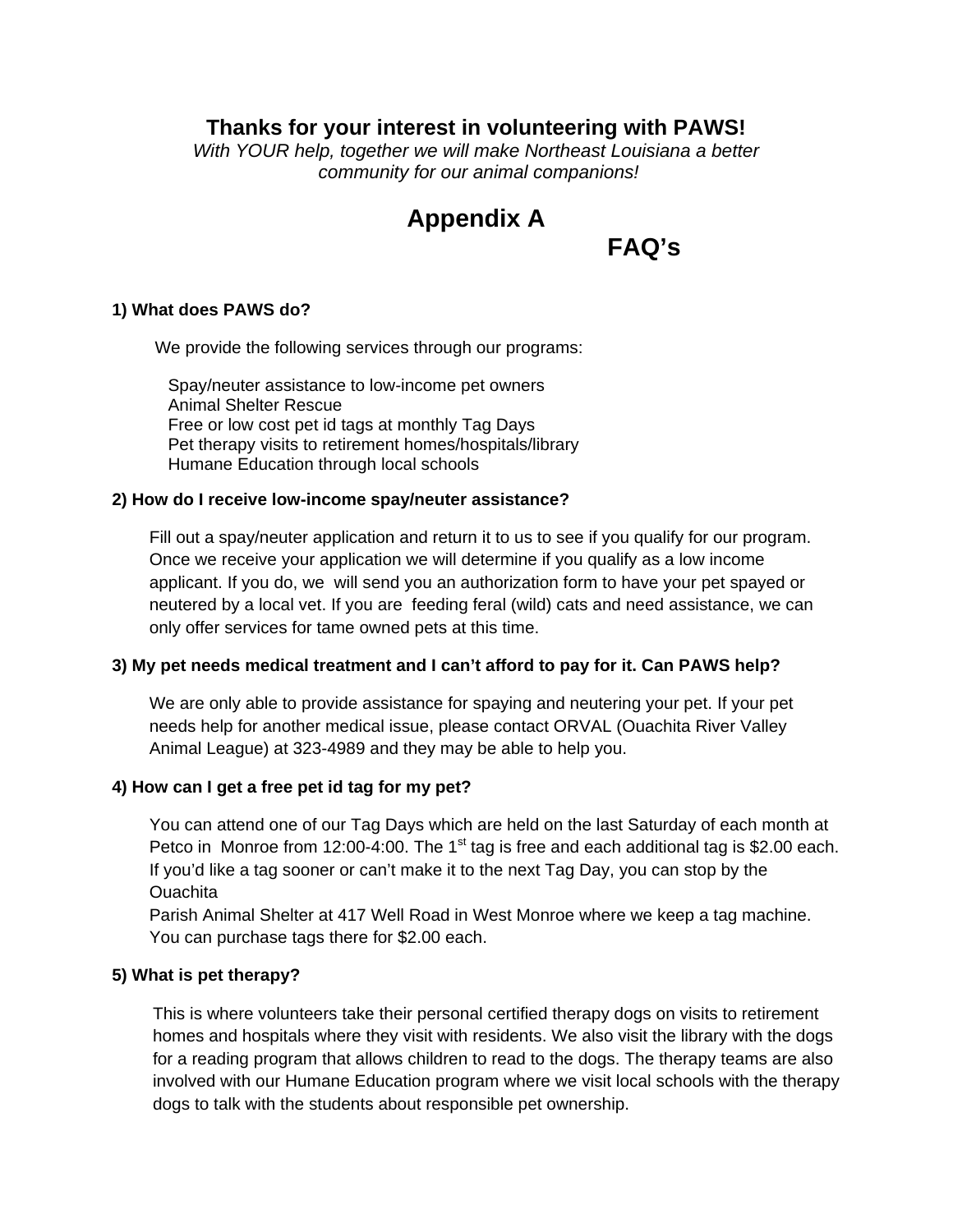#### **6) How can I get my pet certified to be a therapy pet?**

 Your dog would need to have basic obedience training in order to become certified. If your dog is not already trained, you can enroll your dog in a class at the Ouachita Valley Dog Training Club. When your dog has successfully passed the class, you may have them tested there by a local Therapy Dogs International evaluator. Cats and other small pets can be certified too through Delta Society. You can call us for more detailed information on this program.

#### **7) How do I become a member of PAWS?**

You can get a form at events or print a membership form from our website or become a member online. Submit the membership form and fee to us. You will then become a PAWS member, receive a PAWS gift, and be added to the email address book to receive updates. Renewal notices are mailed each year on the anniversary date.

#### **8) What can I do to help PAWS?**

 You can become a PAWS member, make a tax-deductible donation, volunteer, help us come up with new ideas, or just spread the word about PAWS.

#### **9) How can I volunteer with PAWS?**

 We do not have a physical location but there are ways that you can get involved and volunteer

 with us. Here are just some of the ways that you can help: Volunteer at our monthly offsite adoptions at Petco Foster a shelter animal in your home. Join a fundraising committee

 Distribute our fliers to spread the word about PAWS or share on Facebook Become a pet therapy team with your pet

#### **10) I found a dog/cat or I need to rehome my personal pet. Can PAWS help?**

 Contacting family, friends, and coworkers-people you know- should be your first attempt to find a suitable home. PAWS does not have a shelter or place to take in homeless dogs or cats. You can call one of the local shelters to see if they can help you. If the dog is a pure breed, we can try to help you locate a breed rescue.

 **Shelters:** Humane Society Adoption Center– 387-9553 Ouachita Parish Animal Shelter – 323-4032 River Cities Humane Society for Cats – 387-4392

#### **11) I would like to report someone for animal cruelty. Who do I call?**

 If you live outside of city limits, you can call the Ouachita Parish Sheriff's Dept or your local Parish Sheriff's department. If you live inside the city limits, you can call your local police department such as the Monroe or West Monroe Police dept. You can also try the Humane Society of Louisiana at 1-888-6 HUMANE or visit their website at www.humanela.org.

#### **12) I would like to donate to PAWS. How do I do this and where does my money go?**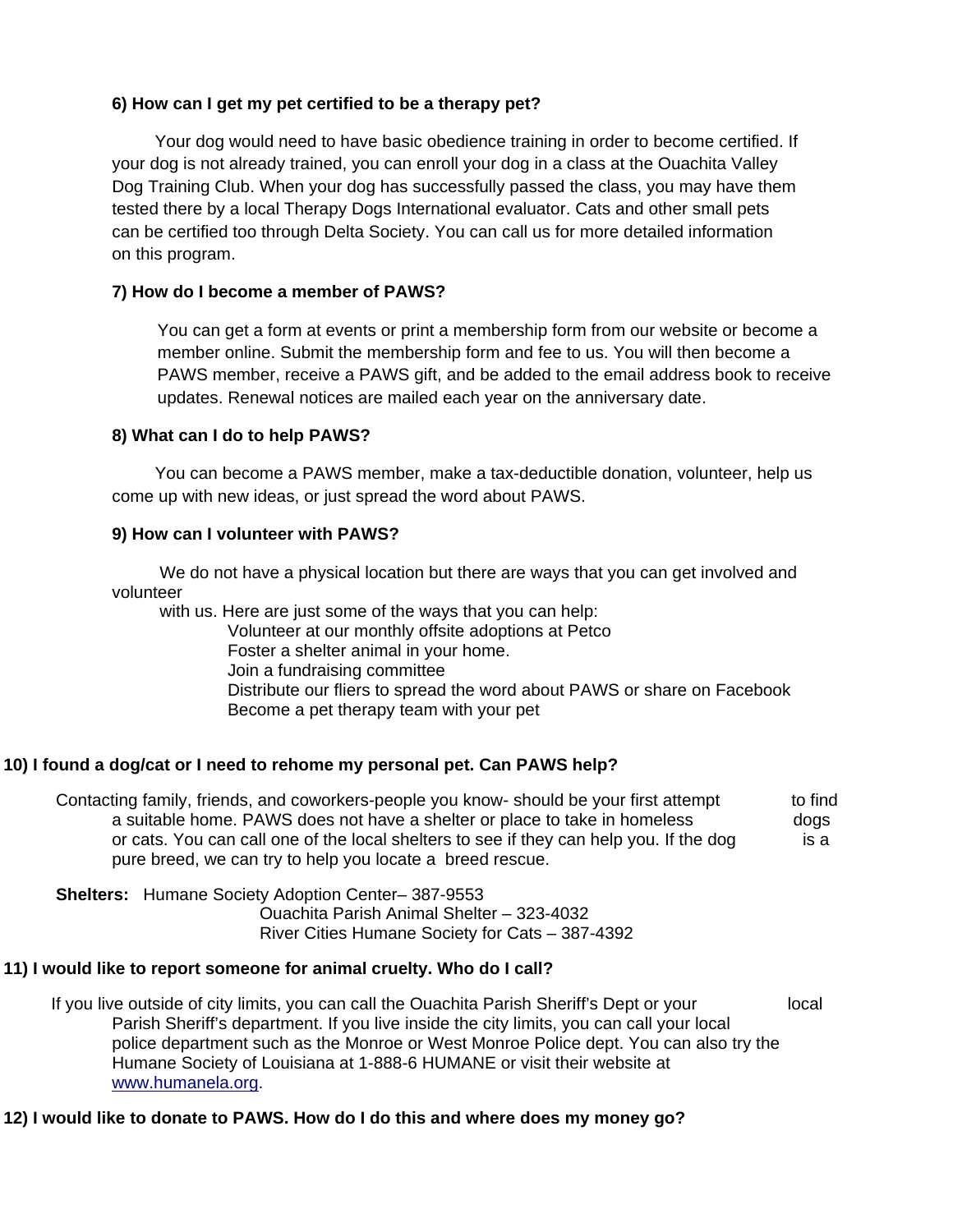We are an all-volunteer organization so donations go directly to support our programs: Animal Shelter Rescue, Spay/Neuter Assistance Program, Tag Your Pet, and Pet Therapy/ Humane Education.

> You can donate online through our website or you can mail your donation to us. If you would like to make a donation in memory or in honor of someone, just include that information and we will send an acknowledgment to the person or their family.

# Appendix B Offsite Adoption Guidelines

- \$ All volunteers requesting to work at an offsite will be required to fill out the PAWS Volunteer Waiver.
- \$ All volunteers under the age of 16 must be accompanied by an adult who is willing to closely supervisor the minor.
- $\sin$  Offsites are 4 hour periods that are broken into 2 shifts. The 1<sup>st</sup> shift is from 12 to 2 & anyone volunteering for this shift should arrive 15 minutes early in order to receive name badge, help unload the dogs, unload & setup tables, tag machine, water bowls & help clean up any accidents the animals might have made on the ride over. The  $2^{nd}$  shift is from 2 to 4 & the volunteer should arrive a little early to receive their name badge, get acquainted with the animal & learn what information we have on the animal. All volunteers should wear comfortable clothing, comfortable shoes & a PAWS name badge.
- \$ No volunteer should bring their own personal animal or foster animal to an offsite that they are volunteering for. Your full attention is required for the shelter animal. If the volunteer notices any aggressive behavior from any animal, the volunteer will report it to a PAWS Board of Directors member.
- \$ All volunteers should have complete control over their animal at all times. Volunteers should not allow children to put their face in the animal's face, volunteers should not allow the animal to jump on people, and volunteers should not allow the animal to play with other animals. Volunteers should be positive about their animal but should not be pushy to an interested adopter. The volunteer is responsible for making sure the animal stays calm, has plenty of water to drink, takes potty breaks & is presented to all potential adopters in the best manner.
- \$ PAWS of NE Louisiana will not be held liable for any injuries sustained during an offsite. If an incident with an animal or volunteer does occur, the volunteer needs to report the incident to a PAWS Board of Director immediately.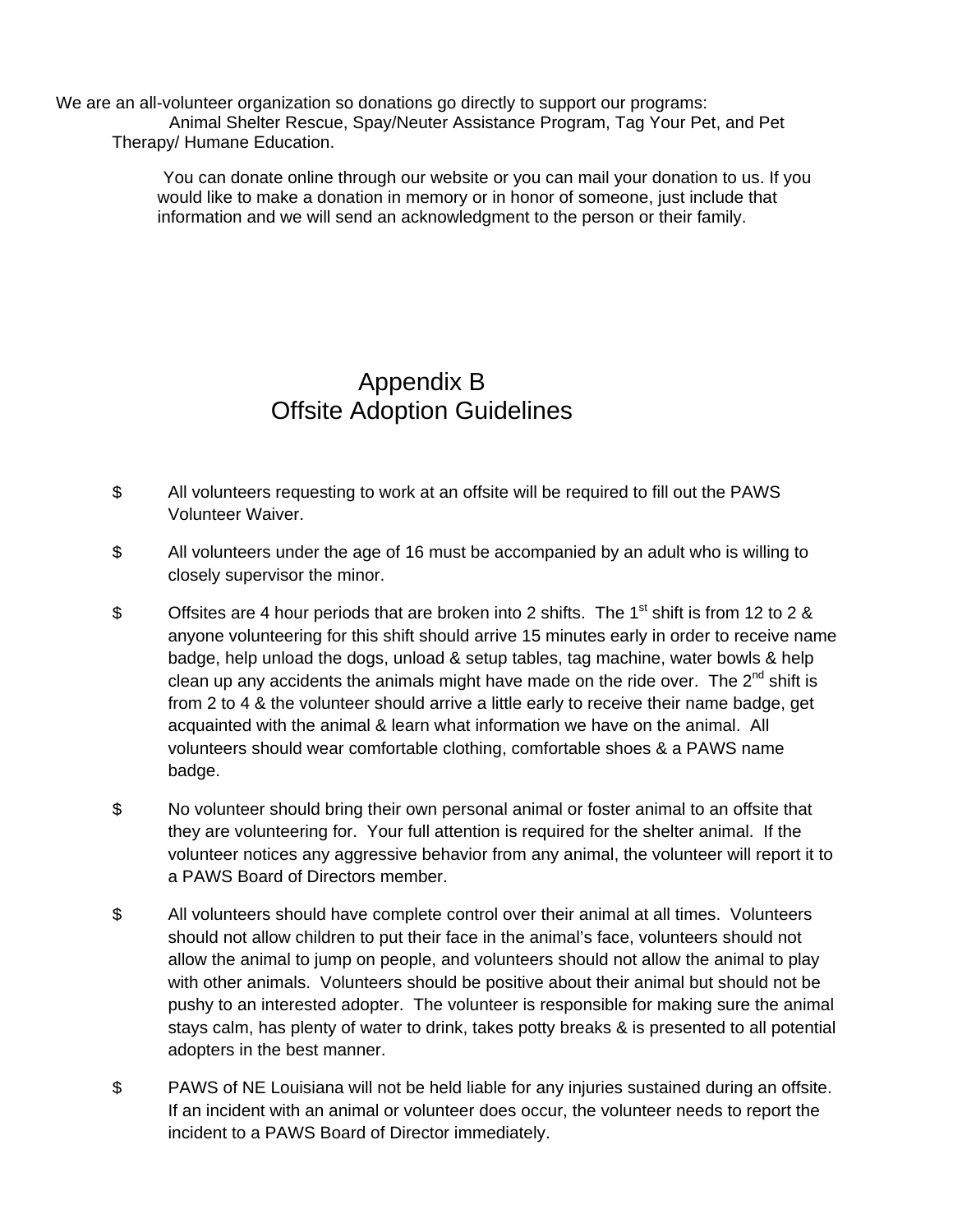# Appendix C Foster Home Guidelines

Foster homes are temporary homes designed to help rescues save more animals from euthanasia. A foster home may have an animal for a few weeks or possibly a few months. There is no guarantee of exactly how long the animal will be in foster care. You must read this contract thoroughly and understand exactly what is required of you as a foster home. This document provides for the release of liability of PAWS of NE Louisiana, Inc. (referred to hereafter as PAWS) due to the actions of any pets in foster care.

# **DAILY CARE**

The foster home agrees to provide the rescued animal with sufficient food, water, exercise, socialization, and to care for any foster dog as if it were their own. On occasion PAWS is able to provide dog food. The foster home will help the animal adapt to their new temporary home. This will include crate training and house training in most instances.

## **HEALTH /TEMPERAMENT**

The foster home understands that PAWS has no prior knowledge of the health or temperament of its foster animals. The foster home further agrees that it will hold PAWS harmless in the event the foster animal is responsible for any injury, property damage, illness (including if the disease is spread to any other animals) or for harm to any person(s) who may come into contact with the foster animal while it is under the care of the foster home. The foster home will not hold PAWS liable for any acts of the foster dog during its stay at the foster home. The foster home will notify the Rescue Coordinator immediately should any problems occur with the foster dog.

# **VETERINARY CARE**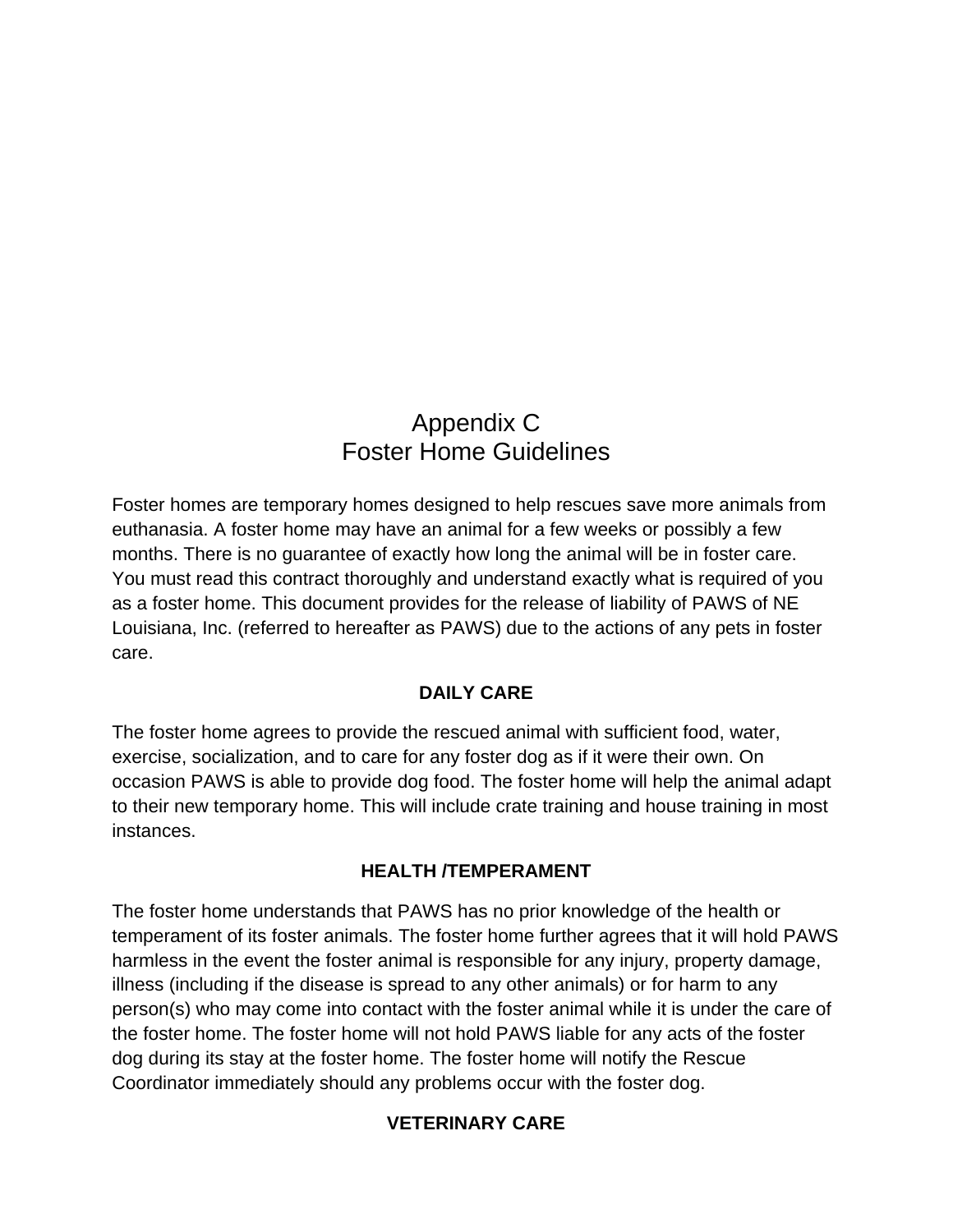The foster home may be asked to transport the animal to the vet for certain medical issues such as vaccinations, spay/neuter or heartworm treatment. If the animal must go through heartworm treatment, several trips to the vet will be required. All veterinary expenses will be put on the PAWS account at the vet, you will not be asked to pay any expenses. The foster home should not take the animal to the vet without pre-approval unless it is an emergency and the PAWS Rescue Coordinator can't be reached. In this case, the foster home must notify the Rescue Director at the earliest possible time. The current Rescue Director is Jennifer Pesnell and she can be reached at 318-355- 2778

### **OWNERSHIP**

The foster home may not give, sell or otherwise transfer custody of the rescued pet to anyone while it is under the foster home's care. PAWS will make final decisions regarding adoption. The foster home also agrees that PAWS may make visits to the foster home to check on the foster animal's status.

## **HOUSING REQUIREMENTS**

Foster animals must be housed indoors. When not indoors, the foster animal must be safely confined in a securely fenced yard or walked on a leash. At NO time should the animal be allowed off leash outside of a fenced area. The foster animal must wear a collar with a PAWS ID tag at all times. When a foster animal must be left alone in the house, he or she MUST be confined in a crate of adequate size. It is also recommended that the animal be kept in a crate at night. Some animals are not used to a crate but will adjust if given a few days.

## **PROTOCOL WITH CHILDREN**

- \$ Never leave a child unattended with any animal
- Do not leave treats or toys around the house when children are present and be cautious and observant when children are eating and the animal is in the room
- \$ Children under the age of 15 will not walk the dog unless supervised by an adult
- \$ With small children, there is always a risk of being accidentally knocked over, scratched or bitten
- \$ Always feed the animal away from small children to prevent accidents

# **MULTIPLE PET HOUSEHOLDS**